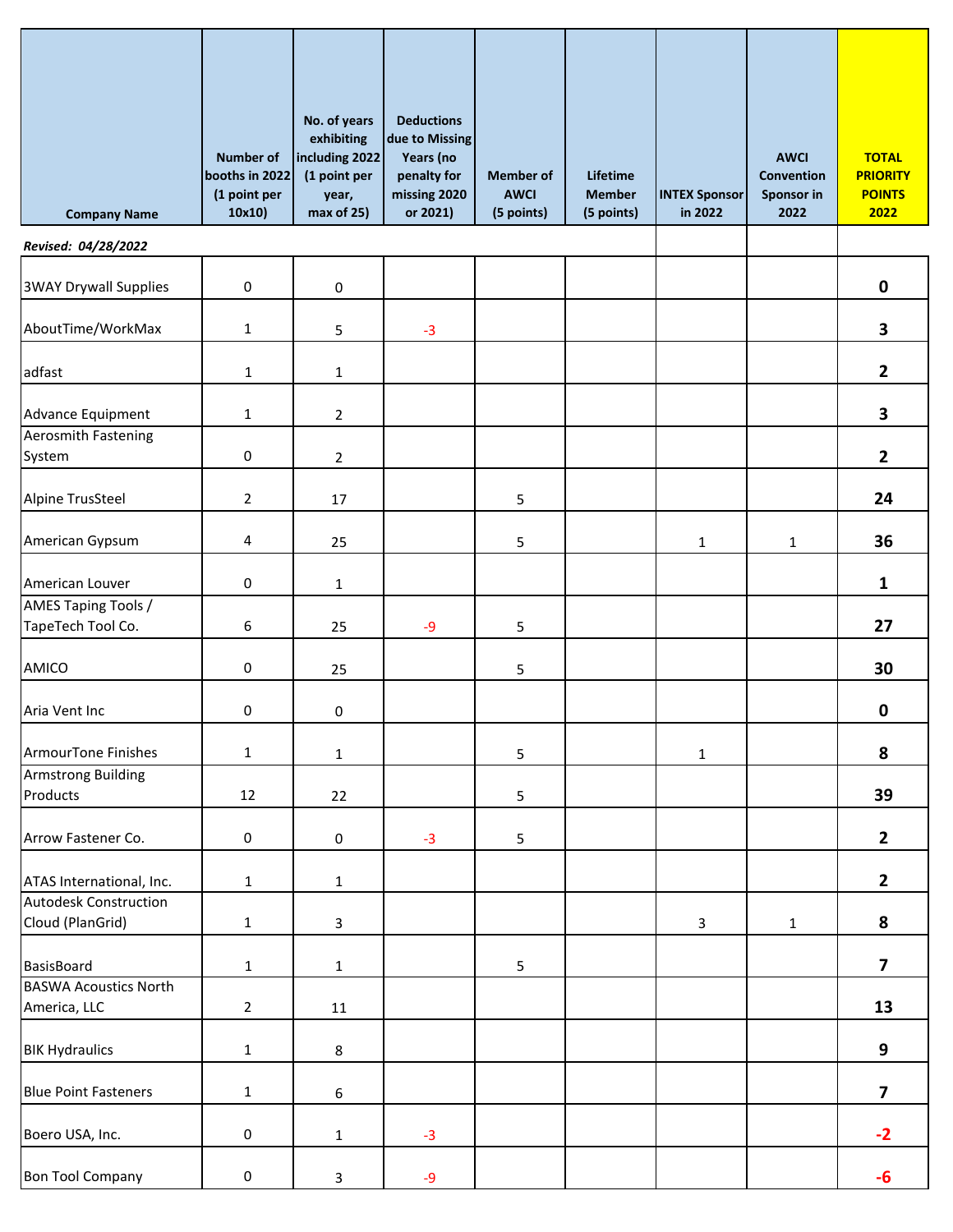| <b>Company Name</b>                             | <b>Number of</b><br>booths in 2022<br>(1 point per<br>10x10) | No. of years<br>exhibiting<br>including 2022<br>(1 point per<br>year,<br>max of 25) | <b>Deductions</b><br>due to Missing<br>Years (no<br>penalty for<br>missing 2020<br>or 2021) | <b>Member of</b><br><b>AWCI</b><br>(5 points) | Lifetime<br><b>Member</b><br>(5 points) | <b>INTEX Sponsor</b><br>in 2022 | <b>AWCI</b><br>Convention<br><b>Sponsor in</b><br>2022 | <b>TOTAL</b><br><b>PRIORITY</b><br><b>POINTS</b><br>2022 |
|-------------------------------------------------|--------------------------------------------------------------|-------------------------------------------------------------------------------------|---------------------------------------------------------------------------------------------|-----------------------------------------------|-----------------------------------------|---------------------------------|--------------------------------------------------------|----------------------------------------------------------|
| <b>Bouckaert Industrial</b>                     |                                                              |                                                                                     |                                                                                             |                                               |                                         |                                 |                                                        |                                                          |
| <b>Textiles</b>                                 | $\mathsf 0$                                                  | $\pmb{0}$                                                                           | $-3$                                                                                        |                                               |                                         |                                 |                                                        | $-3$                                                     |
| <b>Bracelok</b>                                 | $\mathbf 0$                                                  | $\pmb{0}$                                                                           | $-3$                                                                                        |                                               |                                         |                                 |                                                        | $-3$                                                     |
| Brighton-Best International                     | $1\,$                                                        | $\boldsymbol{6}$                                                                    |                                                                                             | 5                                             |                                         | $\mathbf{1}$                    |                                                        | 13                                                       |
| busybusy                                        | 3                                                            | $\mathbf 1$                                                                         |                                                                                             |                                               |                                         |                                 |                                                        | 4                                                        |
| CanAm Tool Corp                                 | $\mathbf 0$                                                  | $\mathbf{1}$                                                                        | $-3$                                                                                        |                                               |                                         |                                 |                                                        | $-2$                                                     |
| Cardinal Acoustics, Inc.                        | $\mathbf{1}$                                                 | $\overline{2}$                                                                      |                                                                                             |                                               |                                         |                                 |                                                        | 3                                                        |
| Castle Access Panels &<br>Forms Inc.            | $\overline{2}$                                               | $\boldsymbol{6}$                                                                    |                                                                                             | 5                                             |                                         | 1                               |                                                        | 14                                                       |
| <b>Catamount Consulting</b>                     | $\mathsf{O}\xspace$                                          | $\mathbf{1}$                                                                        | $-3$                                                                                        |                                               |                                         |                                 |                                                        | $-2$                                                     |
| Ceilume                                         | $\mathbf{1}$                                                 | $\mathbf 1$                                                                         |                                                                                             |                                               |                                         |                                 |                                                        | $\overline{2}$                                           |
| CEMCO                                           | 4                                                            | 17                                                                                  |                                                                                             | 5                                             | 5                                       | 3                               |                                                        | 34                                                       |
| CertainTeed                                     | 8                                                            | 25                                                                                  |                                                                                             | 5                                             | 5                                       | $\overline{2}$                  | $\mathbf{1}$                                           | 46                                                       |
| Chemcoaters                                     | $\mathbf{1}$                                                 | $1\,$                                                                               |                                                                                             |                                               |                                         |                                 |                                                        | 2                                                        |
| <b>Decorative Building</b><br>Materials (CADBM) | $\mathsf{O}\xspace$                                          | $\overline{2}$                                                                      | $-6$                                                                                        |                                               |                                         |                                 |                                                        | $-4$                                                     |
| ClarkDietrich                                   | $\bf 8$                                                      | 25                                                                                  |                                                                                             | $5\phantom{.0}$                               | 5                                       | $\overline{2}$                  | $\overline{2}$                                         | 47                                                       |
| Clinch-On Cornerbead                            | $\mathbf{1}$                                                 | 24                                                                                  |                                                                                             | 5                                             |                                         |                                 |                                                        | 30                                                       |
| <b>CO.ME Tools</b>                              | $\mathbf 0$                                                  | $\mathbf{1}$                                                                        | $-3$                                                                                        |                                               |                                         |                                 |                                                        | $-2$                                                     |
| <b>Columbia Taping Tools</b>                    | $\mathbf{1}$                                                 | 20                                                                                  |                                                                                             |                                               |                                         |                                 |                                                        | 21                                                       |
| Coner Abrasive Mfg Co., Ltd                     | $\mathbf 0$                                                  | $\sqrt{6}$                                                                          | $-3$                                                                                        |                                               |                                         |                                 |                                                        | $\mathbf{3}$                                             |
| ConnectMe Solutions                             | $\mathsf{O}\xspace$                                          | $\mathsf{O}\xspace$                                                                 |                                                                                             |                                               |                                         |                                 |                                                        | $\mathbf 0$                                              |
| ConstructConnect (On<br>Center Software)        | 4                                                            | 25                                                                                  |                                                                                             |                                               |                                         |                                 |                                                        | 29                                                       |
| <b>Continental Building</b><br>Products         | $\mathbf 0$                                                  | 20                                                                                  | $-3$                                                                                        |                                               |                                         |                                 |                                                        | 17                                                       |
| Conwed                                          | $\overline{2}$                                               | $\overline{2}$                                                                      |                                                                                             |                                               |                                         | $\mathbf{1}$                    |                                                        | 5                                                        |
| Crane Composites, Inc.                          | $\overline{2}$                                               | 22                                                                                  |                                                                                             | 5                                             |                                         | $\overline{2}$                  |                                                        | 31                                                       |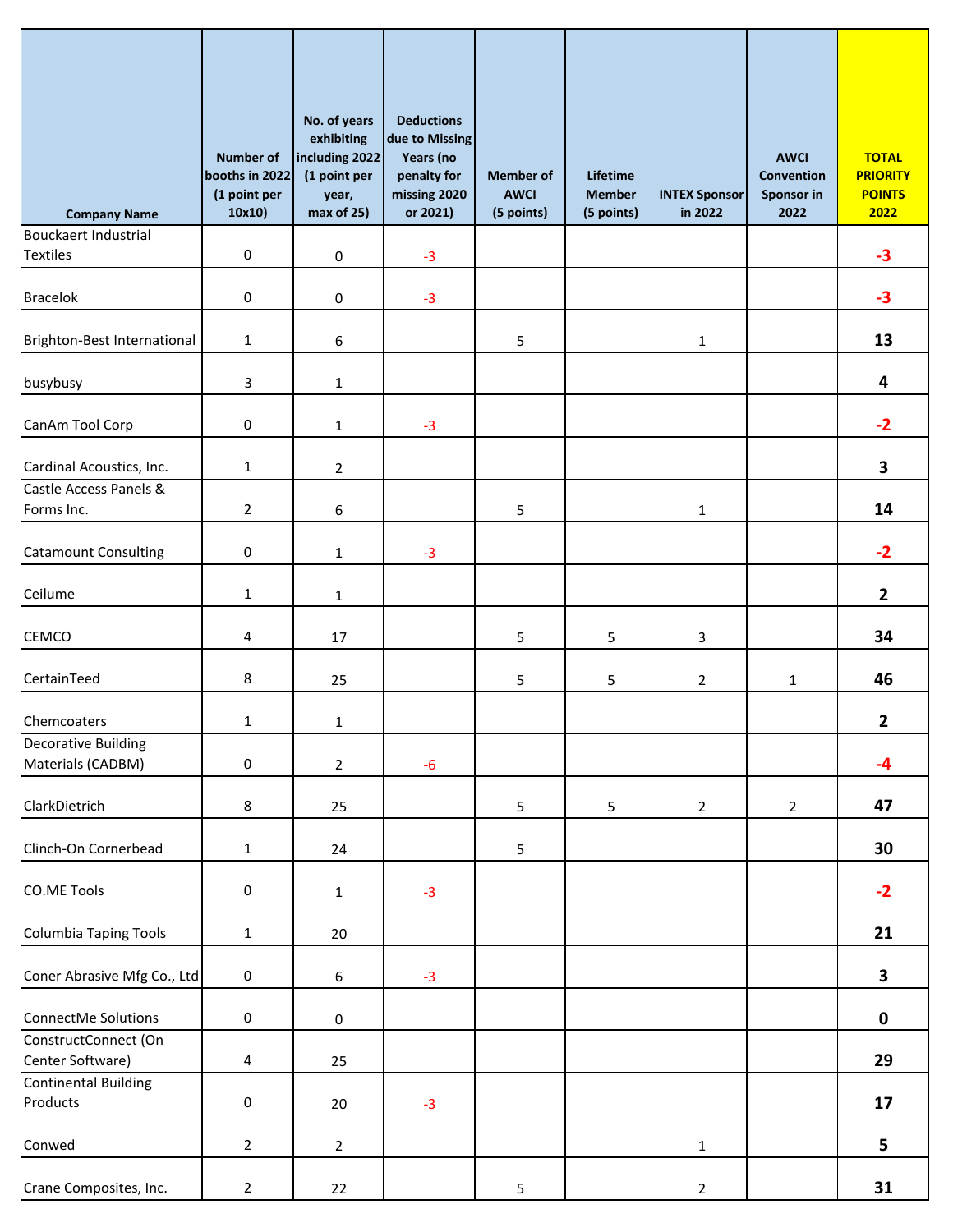| <b>Company Name</b>                       | <b>Number of</b><br>booths in 2022<br>(1 point per<br>10x10) | No. of years<br>exhibiting<br>including 2022<br>(1 point per<br>year,<br>max of 25) | <b>Deductions</b><br>due to Missing<br>Years (no<br>penalty for<br>missing 2020<br>or 2021) | <b>Member of</b><br><b>AWCI</b><br>(5 points) | Lifetime<br><b>Member</b><br>(5 points) | <b>INTEX Sponsor</b><br>in 2022 | <b>AWCI</b><br><b>Convention</b><br>Sponsor in<br>2022 | <b>TOTAL</b><br><b>PRIORITY</b><br><b>POINTS</b><br>2022 |
|-------------------------------------------|--------------------------------------------------------------|-------------------------------------------------------------------------------------|---------------------------------------------------------------------------------------------|-----------------------------------------------|-----------------------------------------|---------------------------------|--------------------------------------------------------|----------------------------------------------------------|
| <b>Custom Truck One Source</b>            | $\mathbf{1}$                                                 | $\overline{7}$                                                                      |                                                                                             | 5                                             |                                         |                                 |                                                        | 13                                                       |
| DADO, Inc.                                | $\mathbf{1}$                                                 | $\mathbf{1}$                                                                        |                                                                                             |                                               |                                         |                                 |                                                        | $\mathbf{2}$                                             |
| DAG Worldwide                             | $\pmb{0}$                                                    | $\pmb{0}$                                                                           |                                                                                             |                                               |                                         |                                 |                                                        | $\pmb{0}$                                                |
| Intelligent Technology Co.,<br><b>LTD</b> | 0                                                            | $\mathbf 0$                                                                         |                                                                                             |                                               |                                         |                                 |                                                        | $\pmb{0}$                                                |
| <b>Demand Products</b>                    | $\mathbf{1}$                                                 | 25                                                                                  | $-9$                                                                                        |                                               |                                         |                                 |                                                        | 17                                                       |
| Dorr Houzzer                              | $\pmb{0}$                                                    | $\overline{2}$                                                                      | $-3$                                                                                        |                                               |                                         |                                 |                                                        | $-1$                                                     |
| Dri-Design                                | $\overline{2}$                                               | $\mathbf{1}$                                                                        |                                                                                             |                                               |                                         | $\mathbf{1}$                    |                                                        | 4                                                        |
| Dryvit Systems, Inc.                      | 3                                                            | 25                                                                                  |                                                                                             | 5                                             | 5                                       | $\mathbf{1}$                    |                                                        | 39                                                       |
| <b>Duramax Building Products</b>          | $\pmb{0}$                                                    | 0                                                                                   |                                                                                             |                                               |                                         |                                 |                                                        | $\pmb{0}$                                                |
| Dura-Stilt Sales Limited<br>Partnership   | $\pmb{0}$                                                    | 25                                                                                  | $-3$                                                                                        | 5                                             |                                         |                                 |                                                        | 27                                                       |
| <b>EDMA SAS</b>                           | $\mathbf{1}$                                                 | 5                                                                                   |                                                                                             |                                               |                                         |                                 |                                                        | 6                                                        |
| <b>Estimating Edge</b>                    | 3                                                            | 25                                                                                  |                                                                                             | 5                                             |                                         | 3                               |                                                        | 36                                                       |
| eSUB Inc.                                 | $\mathbf{1}$                                                 | $\overline{7}$                                                                      |                                                                                             |                                               |                                         | $\mathbf{1}$                    |                                                        | 9                                                        |
| <b>Excel Engineering</b>                  | $\overline{2}$                                               | $\bf 8$                                                                             |                                                                                             | 5                                             |                                         |                                 |                                                        | 15                                                       |
| E-Z Taping System                         | $\mathbf{1}$                                                 | 8                                                                                   |                                                                                             |                                               |                                         |                                 |                                                        | 9                                                        |
| <b>Federated Insurance</b>                | $\mathbf{1}$                                                 | $\mathbf 1$                                                                         |                                                                                             | 5                                             |                                         |                                 |                                                        | $\overline{\mathbf{z}}$                                  |
| First Group Industry LTD                  | $\mathsf{O}\xspace$                                          | $\overline{2}$                                                                      | $-3$                                                                                        |                                               |                                         |                                 |                                                        | $-1$                                                     |
| Flannery, Inc.                            | $\mathbf 1$                                                  | $\mathbf 1$                                                                         |                                                                                             | 5                                             |                                         | $\mathbf{1}$                    |                                                        | 8                                                        |
| <b>Flex-Ability Concepts</b>              | $\overline{2}$                                               | 23                                                                                  |                                                                                             | 5                                             |                                         | $\mathbf{1}$                    | $\overline{2}$                                         | 33                                                       |
| <b>Focal Point</b>                        | $\mathsf{O}\xspace$                                          | $\pmb{0}$                                                                           | $-3$                                                                                        |                                               |                                         |                                 |                                                        | $-3$                                                     |
| Followup CRM                              | $\mathbf 1$                                                  | $\mathbf 1$                                                                         |                                                                                             |                                               |                                         |                                 |                                                        | $\mathbf{2}$                                             |
| Formica                                   | $\mathbf{1}$                                                 | $\mathbf{1}$                                                                        | $-3$                                                                                        |                                               |                                         |                                 |                                                        | $-1$                                                     |
| Framecad America                          | $\sqrt{2}$                                                   | $\mathbf{3}$                                                                        |                                                                                             |                                               |                                         |                                 |                                                        | 5                                                        |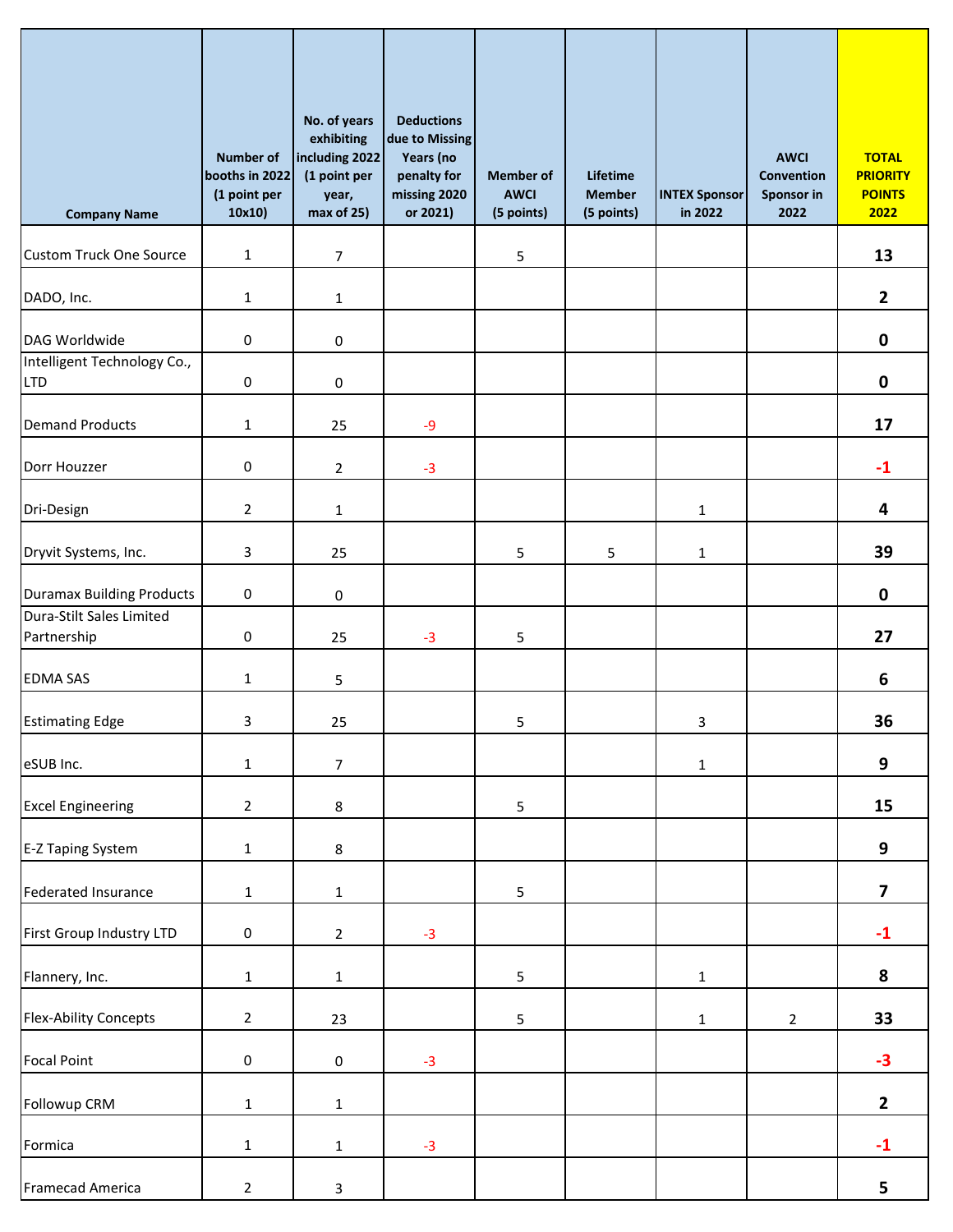| <b>Company Name</b>                     | <b>Number of</b><br>booths in 2022<br>(1 point per<br>10x10) | No. of years<br>exhibiting<br>including 2022<br>(1 point per<br>year,<br>max of 25) | <b>Deductions</b><br>due to Missing<br>Years (no<br>penalty for<br>missing 2020<br>or 2021) | <b>Member of</b><br><b>AWCI</b><br>(5 points) | Lifetime<br><b>Member</b><br>(5 points) | <b>INTEX Sponsor</b><br>in 2022 | <b>AWCI</b><br><b>Convention</b><br>Sponsor in<br>2022 | <b>TOTAL</b><br><b>PRIORITY</b><br><b>POINTS</b><br>2022 |
|-----------------------------------------|--------------------------------------------------------------|-------------------------------------------------------------------------------------|---------------------------------------------------------------------------------------------|-----------------------------------------------|-----------------------------------------|---------------------------------|--------------------------------------------------------|----------------------------------------------------------|
| Franklin International                  | $\mathbf{1}$                                                 | 20                                                                                  |                                                                                             | 5                                             |                                         |                                 |                                                        | 26                                                       |
| Frasch                                  | 4                                                            | 1                                                                                   |                                                                                             |                                               |                                         |                                 |                                                        | 5                                                        |
| F-Sorb                                  | $\overline{2}$                                               | 3                                                                                   |                                                                                             |                                               |                                         |                                 |                                                        | 5                                                        |
| Full Circle International               | $\mathbf{1}$                                                 | 14                                                                                  |                                                                                             |                                               |                                         |                                 |                                                        | 15                                                       |
| <b>G&amp;S Acoustics</b>                | $\mathbf{1}$                                                 | 20                                                                                  | $-6$                                                                                        |                                               |                                         |                                 |                                                        | 15                                                       |
| <b>Genesis Products</b><br>(Welformed)  | $\overline{2}$                                               | $\overline{2}$                                                                      |                                                                                             | 5                                             |                                         |                                 |                                                        | $\overline{\mathbf{z}}$                                  |
| Georgia-Pacific Gypsum                  | 4                                                            | 25                                                                                  |                                                                                             | 5                                             | 5                                       | 1                               |                                                        | 40                                                       |
| Glasteel                                | $\overline{2}$                                               | 19                                                                                  |                                                                                             |                                               |                                         | $\overline{a}$                  |                                                        | 23                                                       |
| <b>Grabber Construction</b><br>Products | 6                                                            | 25                                                                                  |                                                                                             | 5                                             | 5                                       | 3                               |                                                        | 44                                                       |
| GRACO Inc.                              | 4                                                            | 25                                                                                  |                                                                                             |                                               |                                         |                                 |                                                        | 29                                                       |
| Greenmaker Industries                   | $\mathbf{1}$                                                 | 9                                                                                   |                                                                                             | 5                                             |                                         |                                 |                                                        | 15                                                       |
| Gripple, Inc.                           | $\mathbf 0$                                                  | $\pmb{0}$                                                                           | $-3$                                                                                        |                                               |                                         |                                 |                                                        | $-3$                                                     |
| <b>GYPSORB, LLC</b>                     | $\mathbf{1}$                                                 | $\overline{2}$                                                                      |                                                                                             |                                               |                                         |                                 |                                                        | $\overline{\mathbf{3}}$                                  |
| Gypsum Management &<br>Supply           | $\overline{4}$                                               | $\bf 8$                                                                             |                                                                                             | 5                                             |                                         | $\mathbf{2}$                    |                                                        | 19                                                       |
| Harness Software USA Inc.               | $\mathbf 1$                                                  | $\mathbf 1$                                                                         |                                                                                             |                                               |                                         |                                 |                                                        | $\mathbf{2}$                                             |
| Hess Pumice Products, Inc.              | $\pmb{0}$                                                    | $\mathbf 1$                                                                         | $-3$                                                                                        |                                               |                                         |                                 |                                                        | $-2$                                                     |
| <b>HIAB USA</b>                         | $\boldsymbol{6}$                                             | 22                                                                                  |                                                                                             | 5                                             |                                         |                                 |                                                        | 33                                                       |
| <b>Hidow International</b>              | $\mathbf 1$                                                  | $\mathbf 1$                                                                         |                                                                                             |                                               |                                         |                                 |                                                        | $\mathbf{2}$                                             |
| Hilti, Inc.                             | 10                                                           | 25                                                                                  |                                                                                             | 5                                             | 5                                       | $\overline{2}$                  | $\mathbf{3}$                                           | 50                                                       |
| <b>Howick LTD</b>                       | $\mathsf{O}\xspace$                                          | $1\,$                                                                               | $-6$                                                                                        |                                               |                                         |                                 |                                                        | $-5$                                                     |
| <b>HyFlex</b>                           | $\overline{4}$                                               | $\overline{2}$                                                                      | $-3$                                                                                        | 5                                             |                                         |                                 |                                                        | 8                                                        |
| <b>Imperial Products</b>                | $\mathbf{1}$                                                 | $1\,$                                                                               |                                                                                             | 5                                             |                                         | $\mathbf{1}$                    |                                                        | 8                                                        |
| <b>Innovative Cast</b>                  | $\mathbf{1}$                                                 | $\mathbf 1$                                                                         |                                                                                             |                                               |                                         |                                 |                                                        | $\mathbf{2}$                                             |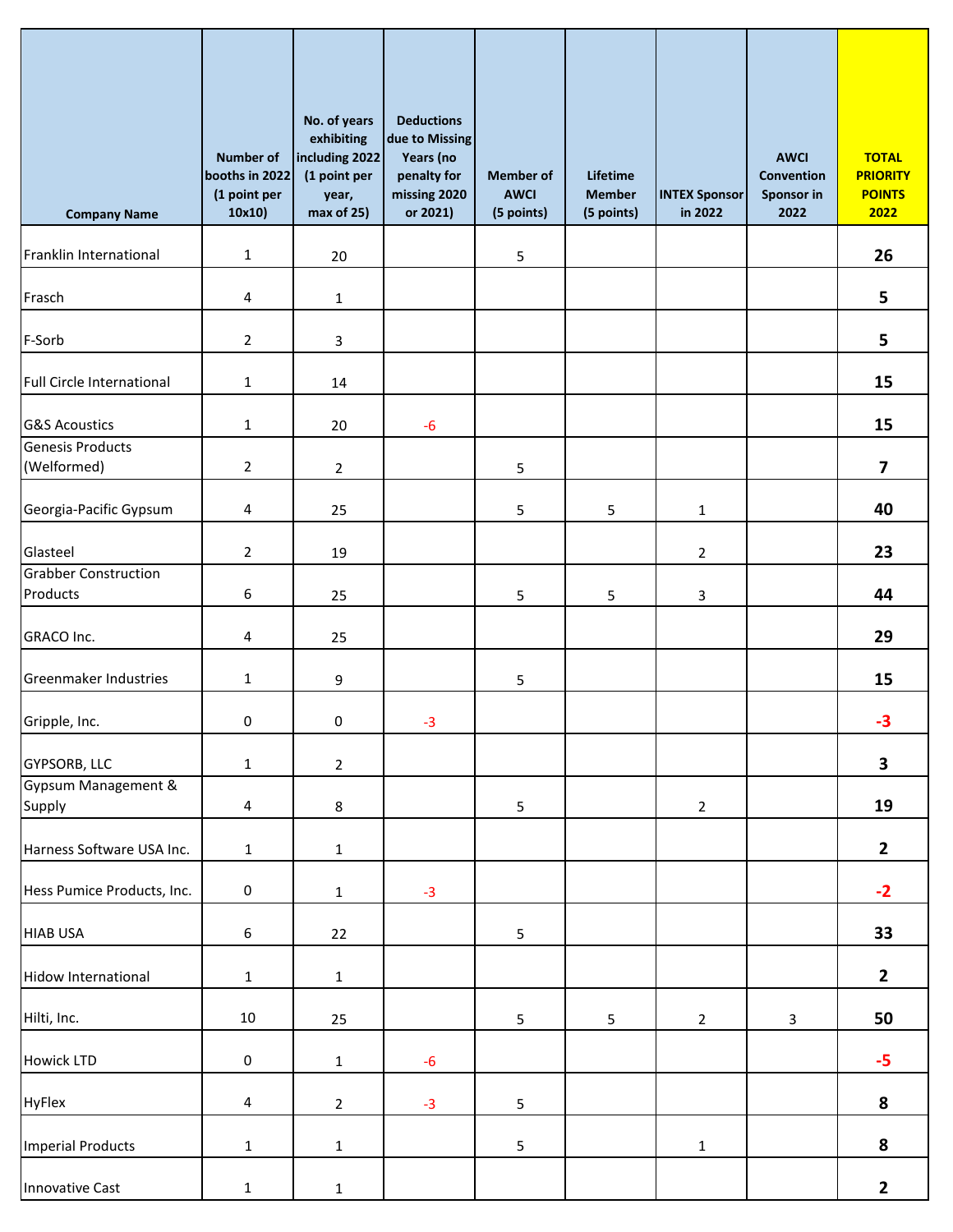| <b>Company Name</b>             | <b>Number of</b><br>booths in 2022<br>(1 point per<br>10x10) | No. of years<br>exhibiting<br>including 2022<br>(1 point per<br>year,<br>max of 25) | <b>Deductions</b><br>due to Missing<br>Years (no<br>penalty for<br>missing 2020<br>or 2021) | <b>Member of</b><br><b>AWCI</b><br>(5 points) | Lifetime<br><b>Member</b><br>(5 points) | <b>INTEX Sponsor</b><br>in 2022 | <b>AWCI</b><br>Convention<br>Sponsor in<br>2022 | <b>TOTAL</b><br><b>PRIORITY</b><br><b>POINTS</b><br>2022 |
|---------------------------------|--------------------------------------------------------------|-------------------------------------------------------------------------------------|---------------------------------------------------------------------------------------------|-----------------------------------------------|-----------------------------------------|---------------------------------|-------------------------------------------------|----------------------------------------------------------|
| Intercorp                       | $\pmb{0}$                                                    | 3                                                                                   |                                                                                             |                                               |                                         |                                 |                                                 | $\overline{\mathbf{3}}$                                  |
| International Fasteners,        |                                                              |                                                                                     |                                                                                             |                                               |                                         |                                 |                                                 |                                                          |
| Inc.                            | $\mathbf{1}$                                                 | 12                                                                                  |                                                                                             | 5                                             |                                         |                                 |                                                 | 18                                                       |
| Intex International             | 4                                                            | 3                                                                                   |                                                                                             |                                               |                                         |                                 |                                                 | $\overline{\mathbf{z}}$                                  |
| <b>ITW Ramset</b>               | $\mathbf{1}$                                                 | 3                                                                                   | $-6$                                                                                        |                                               |                                         | 1                               |                                                 | $-1$                                                     |
| <b>IUPAT FTI</b>                | $\overline{2}$                                               | 24                                                                                  |                                                                                             | 5                                             |                                         |                                 |                                                 | 31                                                       |
| JAACO Corporation               | $\mathbf{1}$                                                 | 9                                                                                   |                                                                                             | 5                                             |                                         |                                 |                                                 | 15                                                       |
| Material                        |                                                              |                                                                                     |                                                                                             |                                               |                                         |                                 |                                                 |                                                          |
| Co., Ltd.                       | $\mathsf{O}\xspace$                                          | 18                                                                                  | $-3$                                                                                        |                                               |                                         |                                 |                                                 | 15                                                       |
| <b>JLC Tech</b>                 | $\pmb{0}$                                                    | $\pmb{0}$                                                                           | $-3$                                                                                        |                                               |                                         |                                 |                                                 | $-3$                                                     |
| JN Linrose                      | $\mathbf{1}$                                                 | 5                                                                                   |                                                                                             |                                               |                                         |                                 |                                                 | 6                                                        |
| JobTread Software               | $\overline{2}$                                               | $\mathbf{1}$                                                                        |                                                                                             |                                               |                                         |                                 |                                                 | 3                                                        |
| Johns Manville                  | 0                                                            | 12                                                                                  | $-3$                                                                                        |                                               |                                         |                                 |                                                 | $\boldsymbol{9}$                                         |
| Judah Steel                     | $\mathbf{1}$                                                 | $1\,$                                                                               |                                                                                             |                                               |                                         |                                 |                                                 | $\mathbf{2}$                                             |
| Kahua                           | $\mathbf{1}$                                                 | $\boldsymbol{6}$                                                                    |                                                                                             | 5                                             |                                         | $\overline{2}$                  |                                                 | 14                                                       |
| <b>Keene Building Products</b>  | $\pmb{0}$                                                    | $\mathbf 2$                                                                         | $-3$                                                                                        |                                               |                                         |                                 |                                                 | $-1$                                                     |
| Kinetics Noise Control          | $\mathbf{1}$                                                 | 19                                                                                  |                                                                                             |                                               |                                         |                                 |                                                 | 20                                                       |
| L&W Supply                      | $\boldsymbol{6}$                                             | $\mathsf S$                                                                         | $-3$                                                                                        | 5                                             | $\sqrt{5}$                              | $\mathbf{1}$                    | $\overline{2}$                                  | 21                                                       |
| L. D. Peters & Sons, Inc.       | $\mathbf{1}$                                                 | 25                                                                                  |                                                                                             | 5                                             |                                         |                                 |                                                 | 31                                                       |
| LaborChart                      | $\overline{2}$                                               | $\overline{\mathbf{5}}$                                                             |                                                                                             | 5                                             |                                         | $\mathbf{2}$                    |                                                 | 14                                                       |
| Lamvin                          | $\mathbf 1$                                                  | $\mathbf{1}$                                                                        |                                                                                             |                                               |                                         |                                 |                                                 | $\overline{2}$                                           |
| LightSteel Technologies,        |                                                              |                                                                                     |                                                                                             |                                               |                                         |                                 |                                                 |                                                          |
| Inc.<br>Longboard Architectural | $\mathbf 1$                                                  | $1\,$                                                                               |                                                                                             |                                               |                                         |                                 |                                                 | $\overline{\mathbf{2}}$                                  |
| Products                        | $\overline{2}$                                               | $\mathbf 1$                                                                         |                                                                                             |                                               |                                         |                                 |                                                 | $\overline{\mathbf{3}}$                                  |
| Madrid Inc                      | $\mathbf{1}$                                                 | $\overline{4}$                                                                      | $-6$                                                                                        |                                               |                                         |                                 |                                                 | $-1$                                                     |
| Magnum Tool Corp                | $\sqrt{2}$                                                   | 5                                                                                   | $-3$                                                                                        | 5                                             |                                         |                                 |                                                 | 9                                                        |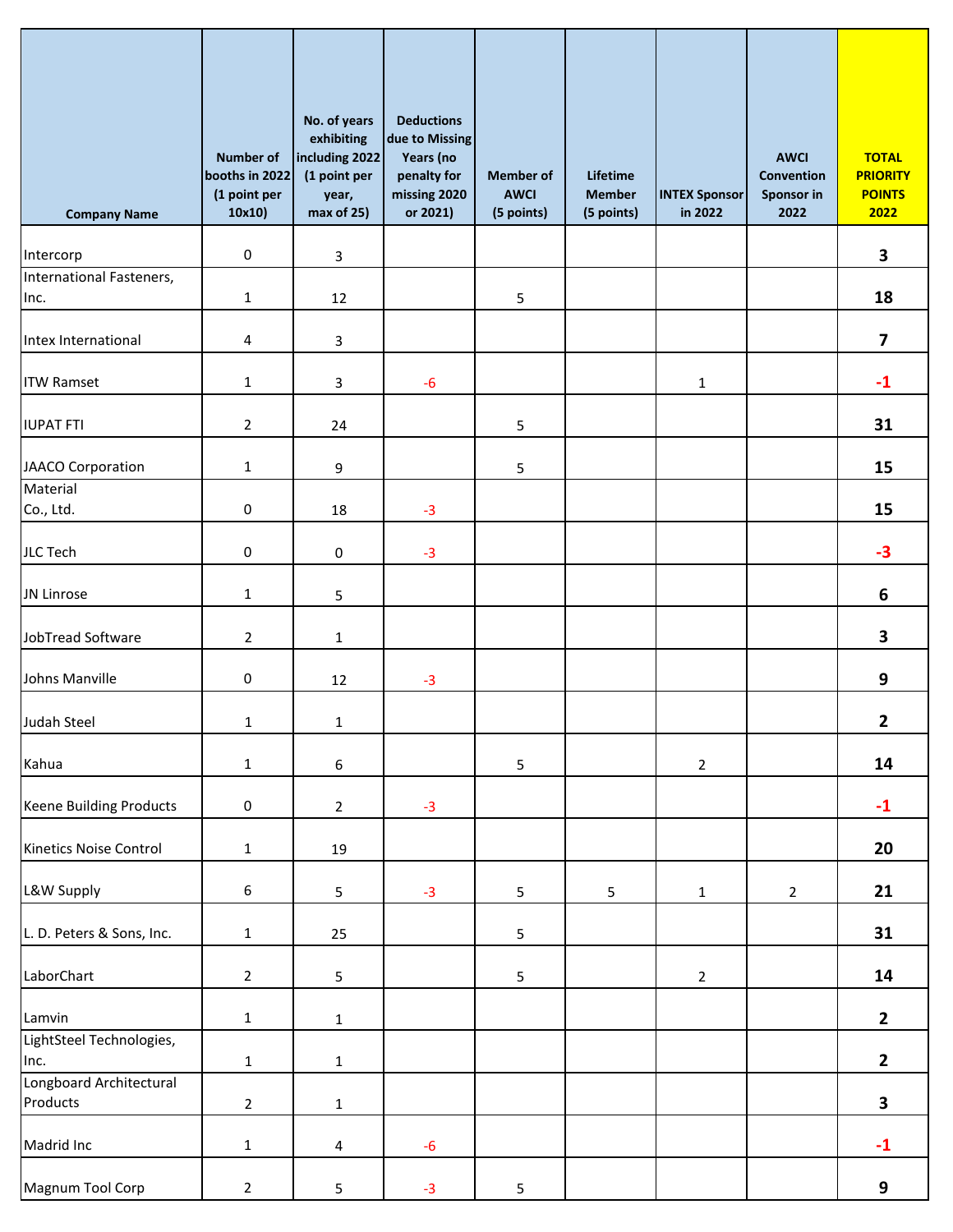| <b>Company Name</b>                  | <b>Number of</b><br>booths in 2022<br>(1 point per<br>10x10) | No. of years<br>exhibiting<br>including 2022<br>(1 point per<br>year,<br>max of 25) | <b>Deductions</b><br>due to Missing<br>Years (no<br>penalty for<br>missing 2020<br>or 2021) | <b>Member of</b><br><b>AWCI</b><br>(5 points) | Lifetime<br><b>Member</b><br>(5 points) | <b>INTEX Sponsor</b><br>in 2022 | <b>AWCI</b><br>Convention<br>Sponsor in<br>2022 | <b>TOTAL</b><br><b>PRIORITY</b><br><b>POINTS</b><br>2022 |
|--------------------------------------|--------------------------------------------------------------|-------------------------------------------------------------------------------------|---------------------------------------------------------------------------------------------|-----------------------------------------------|-----------------------------------------|---------------------------------|-------------------------------------------------|----------------------------------------------------------|
| Marino/WARE                          | $\overline{2}$                                               | 25                                                                                  |                                                                                             | 5                                             |                                         |                                 |                                                 | 32                                                       |
| Marlite                              | $\mathbf{1}$                                                 | 5                                                                                   |                                                                                             |                                               |                                         |                                 |                                                 | 6                                                        |
| Marshalltown                         | 0                                                            | 1                                                                                   | $-3$                                                                                        | 5                                             |                                         |                                 |                                                 | 3                                                        |
| Master Builders (BASF                |                                                              |                                                                                     |                                                                                             |                                               |                                         |                                 |                                                 |                                                          |
| Corporation)                         | $\overline{2}$                                               | 24                                                                                  |                                                                                             | 5                                             | 5                                       |                                 |                                                 | 36                                                       |
| Master Wall Inc.                     | $\overline{2}$                                               | 18                                                                                  |                                                                                             | 5                                             |                                         |                                 |                                                 | 25                                                       |
| <b>MAX USA Corp</b>                  | $\mathbf{1}$                                                 | 4                                                                                   |                                                                                             | 5                                             |                                         |                                 |                                                 | 10                                                       |
| Maxxit                               | $\overline{2}$                                               | 1                                                                                   |                                                                                             |                                               |                                         |                                 |                                                 | 3                                                        |
| <b>MBA Metal Framing</b>             | $\mathbf{1}$                                                 | 9                                                                                   |                                                                                             |                                               |                                         | 1                               |                                                 | 11                                                       |
| McClure                              | $\mathbf{1}$                                                 | 1                                                                                   |                                                                                             |                                               |                                         |                                 |                                                 | $\mathbf{2}$                                             |
| Metaltech-Omega                      | $\overline{2}$                                               | 8                                                                                   |                                                                                             | 5                                             |                                         |                                 |                                                 | 15                                                       |
| Micro-Distributing                   | 0                                                            | 0                                                                                   | $-3$                                                                                        | 5                                             |                                         |                                 |                                                 | $\mathbf{2}$                                             |
| <b>Millsteel Framing</b>             | 4                                                            | $\mathbf{1}$                                                                        |                                                                                             |                                               |                                         | 3                               |                                                 | 8                                                        |
| Mirka USA                            | $\overline{2}$                                               | $\mathbf{1}$                                                                        |                                                                                             |                                               |                                         | $\mathbf{1}$                    |                                                 | 4                                                        |
| MiTek (Aegis Metal Framing           | $\overline{2}$                                               | 21                                                                                  |                                                                                             | 5                                             |                                         | $\mathbf{1}$                    |                                                 | 29                                                       |
| Mixed Up Australia Pty Ltd           | $\pmb{0}$                                                    | $\pmb{0}$                                                                           |                                                                                             |                                               |                                         |                                 |                                                 | $\pmb{0}$                                                |
| Mudmaster Inc.                       | $\pmb{0}$                                                    | $\overline{2}$                                                                      | $-12$                                                                                       |                                               |                                         |                                 |                                                 | $-10$                                                    |
| MURCO Wall Products, Inc.            | $\overline{2}$                                               | 25                                                                                  |                                                                                             |                                               |                                         |                                 |                                                 | 27                                                       |
| Nathan Kimmel Co., LLC               | $\mathbf 1$                                                  | 25                                                                                  |                                                                                             | 5                                             |                                         |                                 |                                                 | 31                                                       |
| National Gypsum Company              | 6                                                            | 25                                                                                  |                                                                                             | 5                                             | 5                                       | 3                               | 4                                               | 48                                                       |
| Nitroset LLC                         | $\mathbf{1}$                                                 | 17                                                                                  |                                                                                             | 5                                             |                                         |                                 |                                                 | 23                                                       |
| Nudo Products Inc.                   | $\mathbf{1}$                                                 | 12                                                                                  | $-9$                                                                                        | 5                                             |                                         |                                 |                                                 | 9                                                        |
| Nu-Wave Manufacturing,<br><b>LLC</b> | $\mathbf{1}$                                                 | 25                                                                                  |                                                                                             | 5                                             |                                         |                                 |                                                 | 31                                                       |
| <b>OPCMIA</b>                        | $\boldsymbol{6}$                                             | $\overline{\mathbf{4}}$                                                             | $-6$                                                                                        | 5                                             |                                         | $\overline{2}$                  |                                                 | 11                                                       |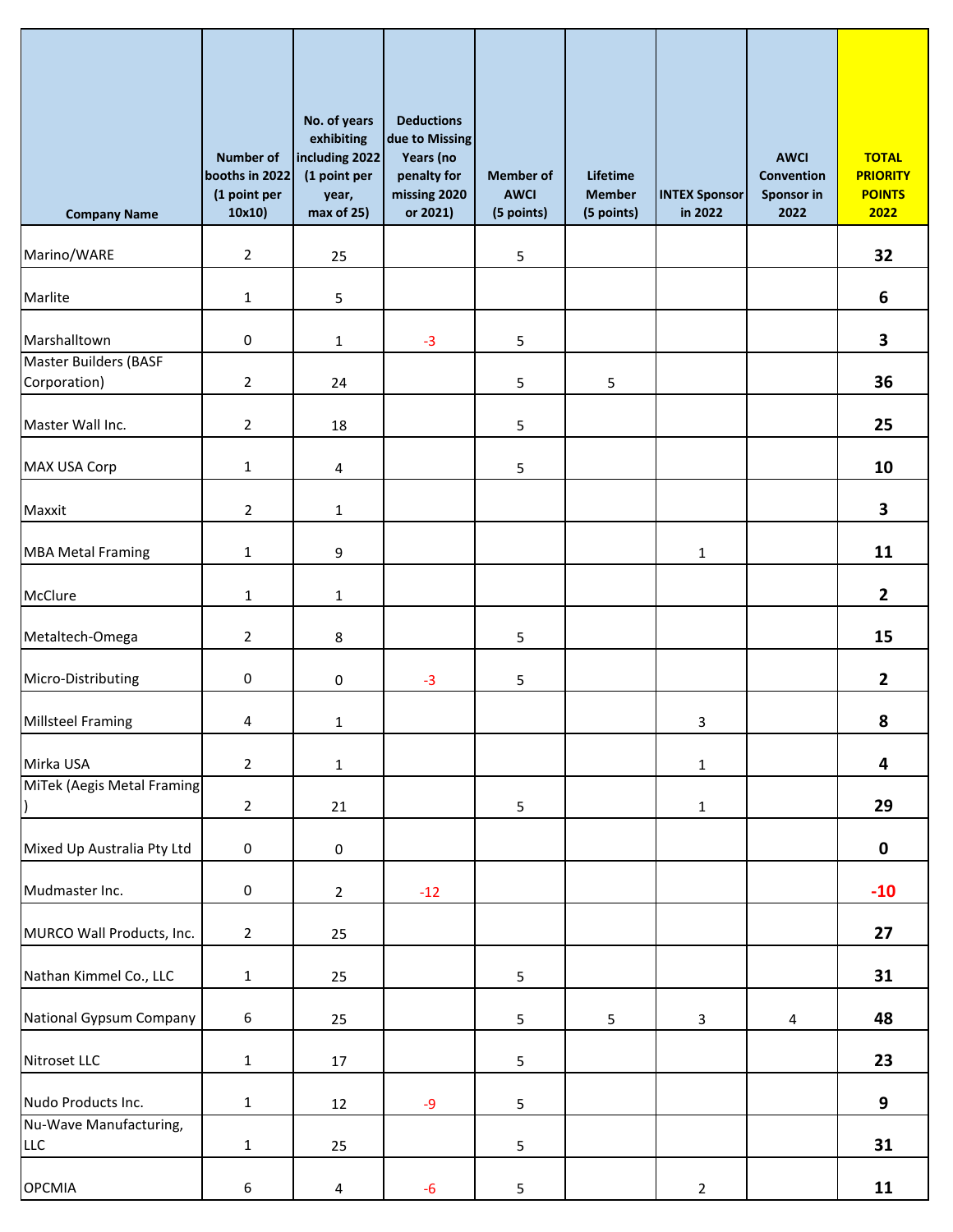| <b>Company Name</b>                     | <b>Number of</b><br>booths in 2022<br>(1 point per<br>10x10) | No. of years<br>exhibiting<br>including 2022<br>(1 point per<br>year,<br>max of 25) | <b>Deductions</b><br>due to Missing<br>Years (no<br>penalty for<br>missing 2020<br>or 2021) | <b>Member of</b><br><b>AWCI</b><br>(5 points) | Lifetime<br><b>Member</b><br>(5 points) | <b>INTEX Sponsor</b><br>in 2022 | <b>AWCI</b><br>Convention<br>Sponsor in<br>2022 | <b>TOTAL</b><br><b>PRIORITY</b><br><b>POINTS</b><br>2022 |
|-----------------------------------------|--------------------------------------------------------------|-------------------------------------------------------------------------------------|---------------------------------------------------------------------------------------------|-----------------------------------------------|-----------------------------------------|---------------------------------|-------------------------------------------------|----------------------------------------------------------|
| OpenSpace                               | $\mathbf 1$                                                  | $\mathbf{1}$                                                                        |                                                                                             |                                               |                                         |                                 |                                                 | $\overline{2}$                                           |
| <b>OWA USA</b>                          | $\mathbf 1$                                                  | $\mathbf{1}$                                                                        |                                                                                             |                                               |                                         |                                 |                                                 | $\mathbf{2}$                                             |
| <b>Owens Corning</b>                    | $\pmb{0}$                                                    | $\pmb{0}$                                                                           | $-3$                                                                                        | 5                                             | 5                                       |                                 |                                                 | $\overline{\mathbf{z}}$                                  |
| PABCO Gypsum                            | 4                                                            | 22                                                                                  |                                                                                             | 5                                             | 5                                       | $\overline{2}$                  |                                                 | 38                                                       |
| PAC International, Inc. LLC             | $\pmb{0}$                                                    | 14                                                                                  | $-3$                                                                                        | 5                                             |                                         |                                 |                                                 | 16                                                       |
| Palfinger USA, LLC (Palfleet)           | $\mathsf 0$                                                  | 25                                                                                  | $-3$                                                                                        |                                               |                                         |                                 |                                                 | 22                                                       |
| Palram Americas                         | $\mathbf{1}$                                                 | $\mathbf{1}$                                                                        |                                                                                             | 5                                             |                                         | 1                               |                                                 | 8                                                        |
| Panel Rey                               | $\overline{2}$                                               | 8                                                                                   |                                                                                             | 5                                             |                                         | $\overline{a}$                  |                                                 | 17                                                       |
| Panolam Surface Systems<br>(Industries) | $\overline{2}$                                               | 14                                                                                  |                                                                                             | 5                                             |                                         |                                 |                                                 | 21                                                       |
| Parkland Plastics, Inc.                 | $\mathbf{1}$                                                 | 11                                                                                  |                                                                                             |                                               |                                         |                                 |                                                 | 12                                                       |
| PDQuipment                              | $\overline{2}$                                               | 1                                                                                   |                                                                                             | 5                                             |                                         |                                 |                                                 | 8                                                        |
| PeerAssist                              | $\mathbf{1}$                                                 | $\mathbf{3}$                                                                        |                                                                                             |                                               |                                         | 1                               |                                                 | 5                                                        |
| Phillips Manufacturing Co.              | $\mathbf{1}$                                                 | 19                                                                                  |                                                                                             | 5                                             |                                         |                                 |                                                 | 25                                                       |
| Pinnacle Infotech Inc.                  | $\mathbf{1}$                                                 | $\mathbf 1$                                                                         |                                                                                             |                                               |                                         |                                 |                                                 | $\mathbf{2}$                                             |
| Pinnacle LGS DMCC                       | $\mathbf{1}$                                                 | $\overline{2}$                                                                      |                                                                                             |                                               |                                         |                                 |                                                 | $\overline{\mathbf{3}}$                                  |
| <b>Plastic Components</b>               | $\overline{2}$                                               | 25                                                                                  |                                                                                             | 5                                             |                                         | $\mathbf{1}$                    |                                                 | 33                                                       |
| Plexxis Software                        | $\overline{2}$                                               | $\overline{7}$                                                                      |                                                                                             | 5                                             |                                         | $\mathbf{1}$                    |                                                 | 15                                                       |
| <b>Power Adhesives</b>                  | $\pmb{0}$                                                    | $\mathbf{1}$                                                                        | $-3$                                                                                        |                                               |                                         |                                 |                                                 | $-2$                                                     |
| Promat, Inc.                            | $\mathbf{1}$                                                 | $\mathbf{1}$                                                                        |                                                                                             |                                               |                                         |                                 |                                                 | $\overline{2}$                                           |
| Pyrok, Inc                              | $\mathbf{1}$                                                 | $\overline{4}$                                                                      |                                                                                             |                                               |                                         |                                 |                                                 | 5                                                        |
| Radius Track Corporation                | $\pmb{0}$                                                    | 22                                                                                  | $-6$                                                                                        | 5                                             |                                         |                                 |                                                 | 21                                                       |
| Raken                                   | $\mathbf{1}$                                                 | $\overline{2}$                                                                      |                                                                                             | 5                                             |                                         | $\mathbf{1}$                    |                                                 | 9                                                        |
| Rapid Mixer                             | $\pmb{0}$                                                    | $\pmb{0}$                                                                           | $-3$                                                                                        |                                               |                                         |                                 |                                                 | $-3$                                                     |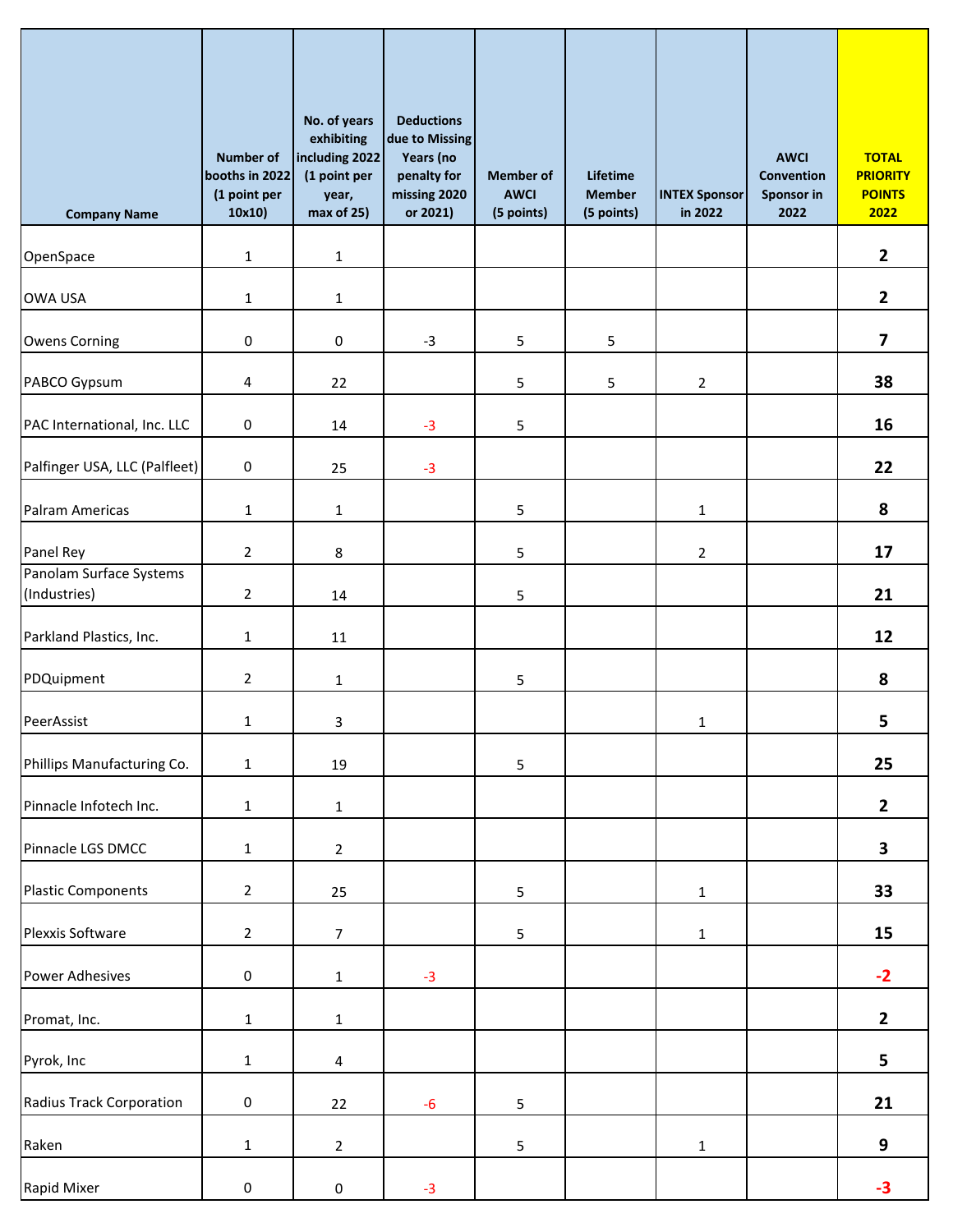| <b>Company Name</b>                               | <b>Number of</b><br>booths in 2022<br>(1 point per<br>10x10) | No. of years<br>exhibiting<br>including 2022<br>(1 point per<br>year,<br>max of 25) | <b>Deductions</b><br>due to Missing<br>Years (no<br>penalty for<br>missing 2020<br>or 2021) | <b>Member</b> of<br><b>AWCI</b><br>(5 points) | Lifetime<br><b>Member</b><br>(5 points) | <b>INTEX Sponsor</b><br>in 2022 | <b>AWCI</b><br><b>Convention</b><br>Sponsor in<br>2022 | <b>TOTAL</b><br><b>PRIORITY</b><br><b>POINTS</b><br>2022 |
|---------------------------------------------------|--------------------------------------------------------------|-------------------------------------------------------------------------------------|---------------------------------------------------------------------------------------------|-----------------------------------------------|-----------------------------------------|---------------------------------|--------------------------------------------------------|----------------------------------------------------------|
| RectorSeal                                        | $\pmb{0}$                                                    | 6                                                                                   | $-3$                                                                                        |                                               |                                         |                                 |                                                        | 3                                                        |
| <b>Regupol Acoustics</b>                          | $\mathbf{1}$                                                 | 3                                                                                   |                                                                                             |                                               |                                         |                                 |                                                        | 4                                                        |
| Rhumbix                                           | 0                                                            | 0                                                                                   | $-3$                                                                                        |                                               |                                         |                                 |                                                        | $-3$                                                     |
| Rockfon                                           | 0                                                            | 14                                                                                  | $-3$                                                                                        |                                               |                                         |                                 |                                                        | 11                                                       |
| RockSteady                                        | $\pmb{0}$                                                    | 5                                                                                   | $-3$                                                                                        | 5                                             |                                         |                                 |                                                        | $\overline{\mathbf{z}}$                                  |
| <b>ROCKWOOL</b>                                   | 0                                                            | 5                                                                                   | $-3$                                                                                        |                                               |                                         |                                 |                                                        | $\overline{2}$                                           |
| Safesite                                          | $\mathbf{1}$                                                 | $\mathbf{1}$                                                                        |                                                                                             | 5                                             |                                         |                                 |                                                        | $\overline{\mathbf{z}}$                                  |
| Safti-Seal Inc.                                   | $\mathbf{1}$                                                 | 3                                                                                   |                                                                                             | 5                                             |                                         |                                 |                                                        | 9                                                        |
| Saint-Gobain ADFORS                               | $\mathbf{1}$                                                 | $\overline{2}$                                                                      |                                                                                             |                                               |                                         |                                 |                                                        | 3                                                        |
| Senco Brands Inc                                  | 4                                                            | 14                                                                                  | $-3$                                                                                        | 5                                             |                                         | 1                               |                                                        | 21                                                       |
| <b>SFIA</b>                                       | $\mathbf{1}$                                                 | 9                                                                                   | $-3$                                                                                        | 5                                             |                                         |                                 |                                                        | 12                                                       |
| Shandong Tianru Fiberglass<br>Composites Co., LTD | $\mathbf 0$                                                  | $\mathbf{1}$                                                                        | $-3$                                                                                        |                                               |                                         |                                 |                                                        | $-2$                                                     |
| SillDry Industries, LLC                           | $\mathsf 0$                                                  | $\pmb{0}$                                                                           | $-3$                                                                                        |                                               |                                         |                                 |                                                        | $-3$                                                     |
| Simpson Strong-Tie                                | $\mathbf{1}$                                                 | 17                                                                                  |                                                                                             | 5                                             |                                         | $\mathbf{1}$                    |                                                        | 24                                                       |
| <b>Sky Acoustics</b>                              | $\mathsf 0$                                                  | $\mathbf 1$                                                                         | $-3$                                                                                        |                                               |                                         |                                 |                                                        | $-2$                                                     |
| Soprema                                           | $\mathbf 0$                                                  | $\mathbf{1}$                                                                        | $-3$                                                                                        |                                               |                                         |                                 |                                                        | $-2$                                                     |
| Sound Seal                                        | $\mathbf{1}$                                                 | 22                                                                                  |                                                                                             |                                               |                                         |                                 |                                                        | 23                                                       |
| SPEC MIX, Inc.                                    | $\overline{2}$                                               | $11\,$                                                                              |                                                                                             |                                               |                                         |                                 |                                                        | 13                                                       |
| Specified Technologies Inc.                       | $\mathbf{1}$                                                 | 17                                                                                  |                                                                                             | 5                                             |                                         |                                 |                                                        | 23                                                       |
| Spectar                                           | $\overline{4}$                                               | $\mathbf{1}$                                                                        |                                                                                             |                                               |                                         | $\mathbf{1}$                    |                                                        | 6                                                        |
| Spectra Precision - Trimble                       | $\pmb{0}$                                                    | $\overline{\mathbf{4}}$                                                             | $-3$                                                                                        | 5                                             |                                         |                                 |                                                        | 6                                                        |
| <b>Stanley Black and Decker</b>                   | 0                                                            | 3                                                                                   | $-3$                                                                                        | 5                                             |                                         |                                 |                                                        | 5                                                        |
| <b>Star Sales &amp; Distributing</b>              | $\overline{2}$                                               | 22                                                                                  |                                                                                             | 5                                             |                                         |                                 |                                                        | 29                                                       |